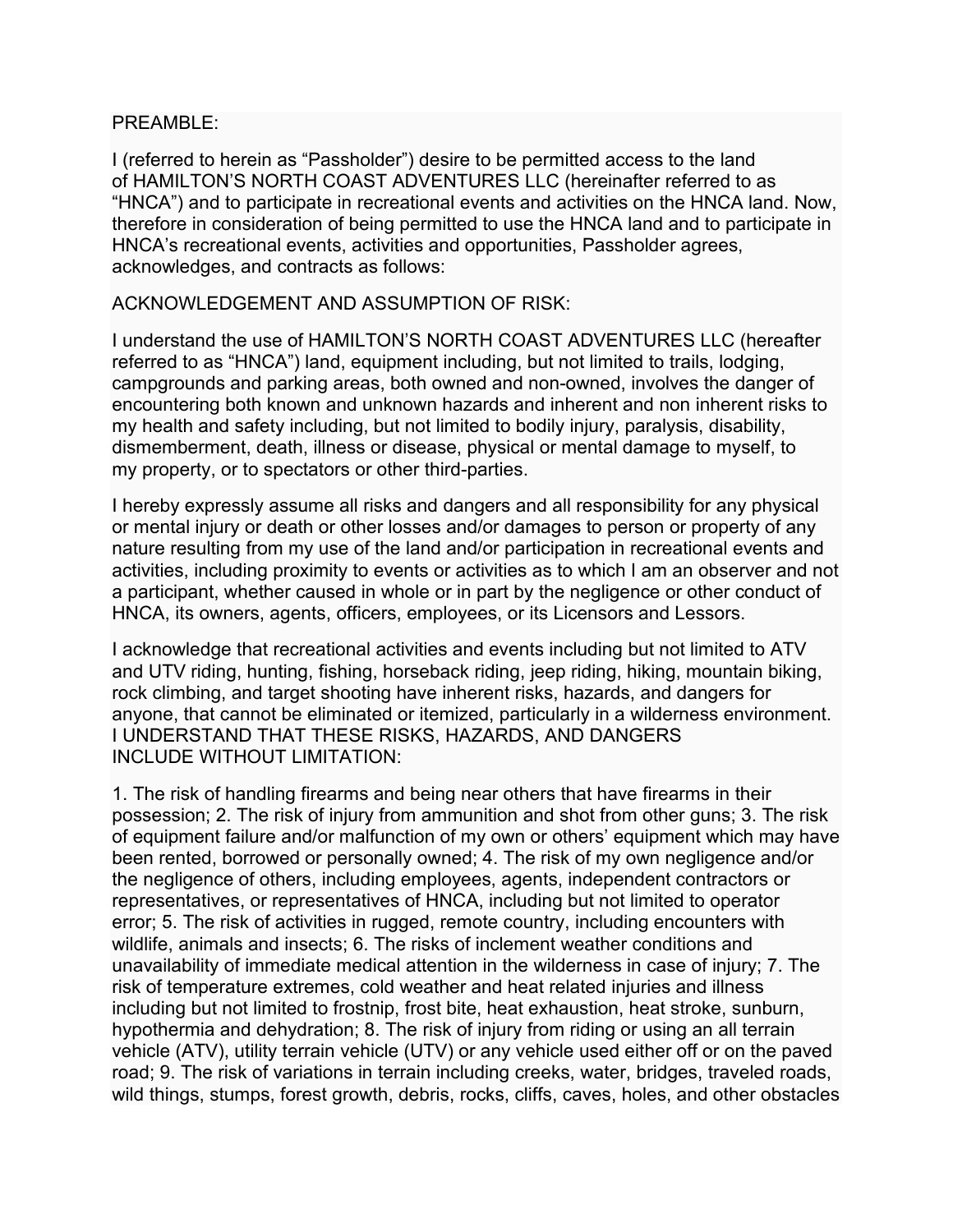whether they are obvious or not obvious, man-made or natural; 10. The risk of injury from the use of tree stands and tree climbing; 11. The risk of the propensity of an animal to behave in ways that may result in injury, harm, or death to persons on or around them; 12. The unpredictability of an animal's reaction to such things as sounds, sudden movement and unfamiliar objects, persons, or other animals; 13. The risk of collision with animals or objects; 14. The risk that a given participant, including myself, or other person, including an employee or agent of HNCA, will act in a negligent or reckless manner that may contribute to the injury to myself or others, such as failing to maintain control over the animal or not acting within his or her ability; 15. The risk from attack by or encounters with wildlife, animals, reptiles and insects; 16. Acts of God including but not limited to wind, rain, hail, snow, ice, lightning, tornadoes or tornadic activity, and the results of the aforementioned that may lead to unsafe conditions;

I understand the risks, hazards, and dangers as listed above and acknowledge that other unknown or unanticipated risks and dangers exist which may result in injury, illness or death. I understand that these recreational activities require good physical conditioning and a degree of skill and knowledge. I believe that I have the physical conditioning and the degree of skill and knowledge necessary for me to engage safely in the recreational activities of my choosing. I understand that I have responsibilities. My use of the land and participation in recreational activities is purely voluntary. No one is forcing me to participate and I elect to participate in spite of the risks. I AM VOLUNTARILY USING THE LAND, FACILIITIES, AND/OR SERVICES OF HNCA BASED ON MY INDEPENDENT ASSESSMENT, AND NOT ANY REPRESENTATION OR PRESENTATION BY HNCA, OF THE INHERENT OR OTHER NON INHERENT RISKS, HAZARDS, AND DANGERS INVOLVED AND HEREBY ASSUME AND ACCEPT ANY AND ALL RISKS OF INJURY, PARALYSIS, OR DEATH.

## INDEMNIFICATION AGREEMENT:

In addition to the above Acknowledgement and Assumption of Risk, I acknowledge, and agree to SAVE AND HOLD HARMLESS, INDEMNIFY, AND FOREVER DEFEND HNCA and its licensors, lessors, owners, agents, officers, employees, heirs and assigns, from and against any and all claims, liabilities, strict liabilities, punitive damages, actions or causes of actions, demands, expenses, liabilities (including reasonable attorney's fees) and NEGLIGENCE made or brought by the undersigned or by anyone on behalf of the undersigned, as a result of the undersigned's participation in any HNCA recreational events and activities and my use of the HNCA land. I will reimburse HNCA for all attorney fees and expenses incurred in defending any suit or claim made by me or on my behalf or to which I or my estate is a party. WAIVER AND RELEASE OF LIABILITY:

By SIGNING WITH MY ELECTRONIC SIGNATURE and / or CLICKING SIGN or signing below, I acknowledge agree and contract that I am aware of all dangers aforementioned, and even so, I do hereby, on behalf of myself, my personal representatives and my heirs, voluntarily forever RELEASE, WAIVE, and DISCHARGE HNCA and its licensors, lessors, owners, agents, officers, employees, heirs and assigns from any and all claims, liabilities, strict liabilities, punitive damages, actions or causes of actions or losses or damages for bodily injury, property, wrongful death, loss of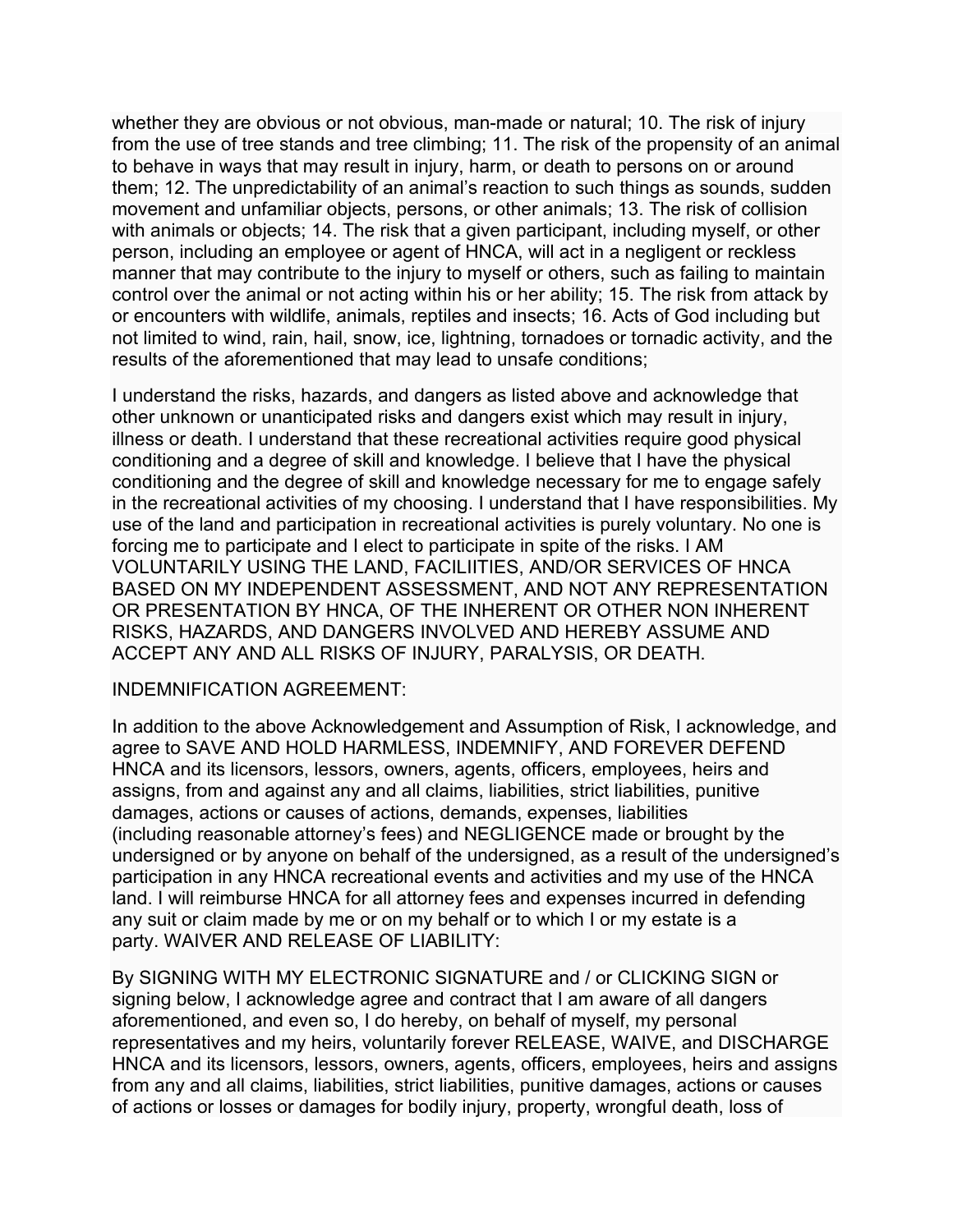services or otherwise without limit which may arise out of my use of the HNCA land or my participation in any activities thereon or from any cause whatsoever. I specifically understand that I am releasing, discharging, and waiving any claims or actions WHEREVER IN THE WORLD, that I may have presently or in the future for the negligent acts or other conduct by HNCA and its licensors, lessors, owners, agents, officers, employees, heirs and assigns. This document shall be forever binding on my heirs, executors, administrators, and assigns.

I HEREBY CERTIFY, COVENANT AND WARRANT THAT:

I understand the HNCA Resort policy as follows:

Access to HNCA trails is limited to HNCA Resort Passholders staying at HNCA Resort designated facilities. The Purchase of a HNCA Resort Pass provides access to the HNCA land and trail system including shower house facilities ONLY while staying or parked at one of the designated HNCA Resort properties. Any HNCA Passholder found in violation of the policy will have access temporarily or permanently suspended or revoked.

I will not use any HNCA equipment, facilities or services if I do not have the ability to use such facilities, equipment or services safely without instruction and until I have requested and received sufficient instruction to permit safe usage.

I have no health condition that will put me or others at increased risk while participating in recreational activities.

I will follow all rules and safety standards applicable to recreational activities.

I will ride only on marked trails.

I am solely responsible for selecting the recreational activity that best suits my experience and ability.

I will not commit any act which shall interfere with the operation of HNCA, its sponsors or related companies.

I will not commit an act which will damage or harm HNCA, its operations or reputation.

I understand that HNCA reserves the exclusive right to temporarily or permanently suspend or revoke a Passholders access privileges for violation of any published or posted rule or regulation or for any reason whatsoever. The laws of the state of Tennessee shall govern this Agreement. Any provision or term of this agreement that is invalid, illegal or unenforceable in any respect shall be severed and ineffective to the extent of such invalidity, illegality, or unenforceability without in any way affecting the validity, legality and enforceability of the remaining provisions and terms of the Agreement.

WAIVER OF JURY TRIAL AS TO ANY ALLEGED CLAIMS ARISING SUBSEQUENT TO THE DATE OF THIS AGREEMENT: